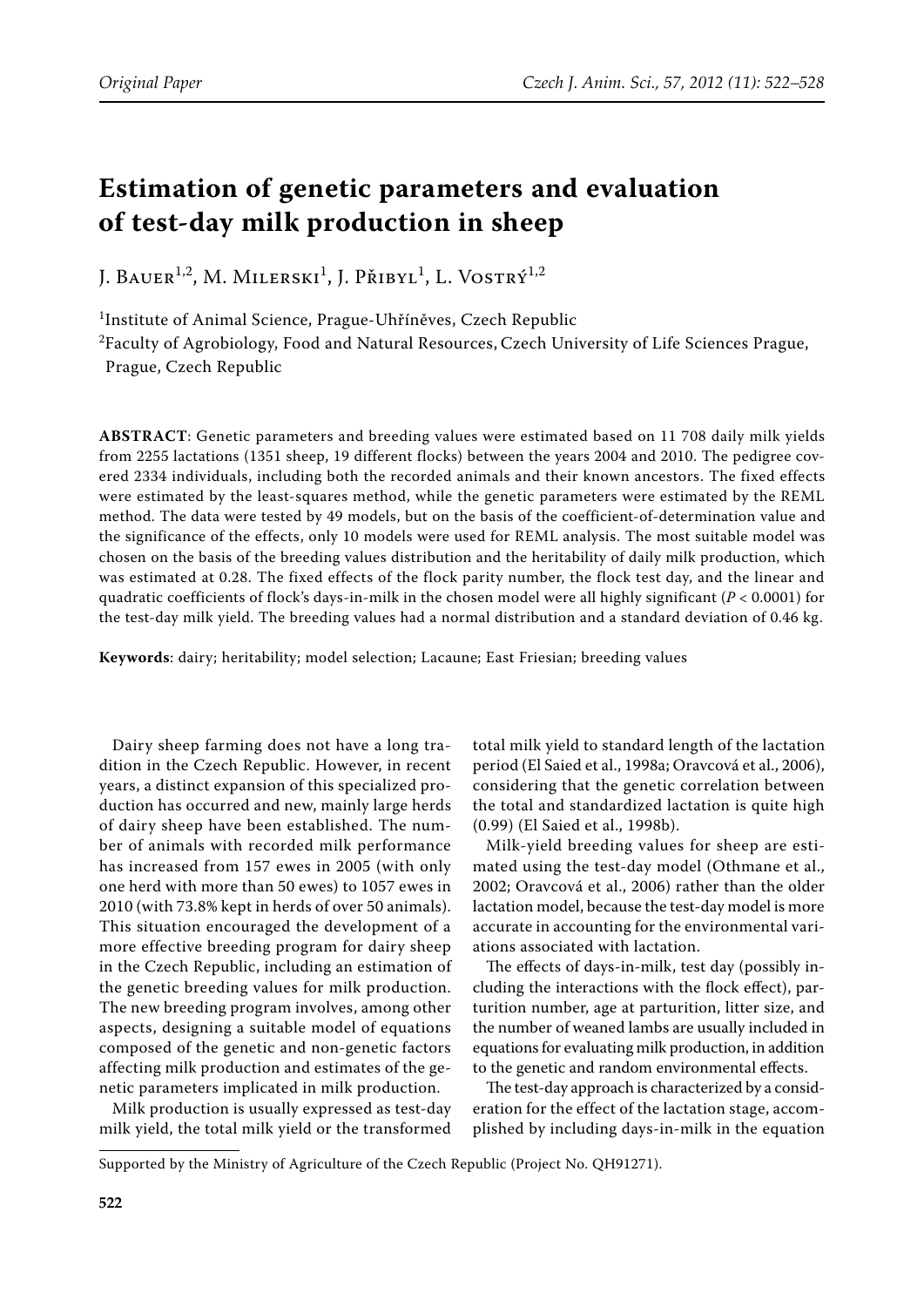model. Presently, it is common to evaluate milk yield and dry matter production in cows using a random regression model (Yazgan et al., 2010). This procedure has also been successfully applied to milk production in sheep (Horstick et al., 2002). However, the fixed regression model is more commonly used to reflect the effect of days-in-milk on milk yield in dairy sheep (Macciota et al., 1999; Hamann et al., 2004; Oravcová et al., 2005, 2006 and others). Because lambs are often allowed to suckle during the early phase of lactation, it can be difficult to correctly fit complete lactation trajectories (Schaeffer et al., 2004); thus, the only period usually taken into account is the milking period. Additionally, a strict lambing seasonality is characteristic for dairy sheep in the Czech Republic. The ewes recorded within one test day are usually at the same stage of lactation, and thus the variability connected with days-in-milk is explained by the effect of test day, as in the case of dairy goats in the Czech Republic (Ciappesoni et al., 2004).

The heritability of milk production in sheep is estimated to range from 0.13 (Gutierréz et al., 2007) to 0.35 (Baro et al., 1994), but most studies estimate the value of heritability of test-day milk production to fluctuate from 0.18 (e.g. El-Saied et al., 1998a) to 0.25 (e.g. Barillet and Boichard, 1994).

The aim of the present study was to choose the most appropriate model equation for milk yield in dairy sheep in the Czech Republic by comparing different models either of our own design or based on literature, and to estimate the breeding values and genetic parameters for milk production in dairy sheep by the REML method. This is the first study to analyze milk yield by examining test-day records in dairy sheep in the Czech Republic.

## **MATERIAL AND METHODS**

Observations were provided by the Association of Sheep and Goat Breeders of the Czech Republic (SCHOK, 2012).

To estimate variance components, the outlying observations and observations with insufficient numbers of records for the different classes were removed (i.e. records of milk yield over 7.5 kg, days-in-milk lesser than 14, ewes older than 3990 days, fewer than 10 observations within the flock or fewer than 7 ewes within the flock).

After these adjustments, the data were reduced to 11 708 observations and contained milk yields from 2255 lactations of 1351 sheep from 19 flocks between the years 2004 and 2010. Milk yield was measured using the AT method (ICAR, 2010). Measurements were performed at monthly intervals. According to the rules for milk performance recording (SCHOK, 2012), the first records within the milking period were carried out within 95 days (74 days on average ) after lambing and 4 to 52 days after weaning.

The basic characteristics of observations prepared for analysis are shown in Table 1. The ewes were of various breeds, including East Friesian, Lacaune, Sumavska, and crossbreeds, mainly of the described breeds. For the ewe numbers, lactations and observations by breed see Table 2. The breed composition of the individual flocks is shown in Figure 1. Along with the pedigree (four generations of ancestors) the database contained 2334 individuals. The average relationship between animals in the whole relationship matrix was 0.0000638. Ewes with records were sired by 125 rams and had 685 dams in total.

The data were analyzed by the least-squares method (GLM) of SAS (Statistical Analysis System, Version 9.1, 2005), and a total of 49 fixed effects models were evaluated by the coefficient of determination and significance of the effects. Nine models with the highest coefficient of determination (above 0.76) were selected from the models with all effects significant in the GLM analysis and they are shown in Table 3. A mark of "P" denotes production models, while "R" denotes models with reproduction traits. The labels of the other models are based on the relationship to the P and R models (i.e. with a missing regression of age, the phrase 0AGE is included in the name or added effects are described, e.g. P-LDIM). Other models reported in the literature (e.g. El-Saied et al., 1998b; Hamann et al., 2004; Oravcová et al., 2006) and applied to our data are presented in Table 4 and are labelled according to the first author and year of publishing of the individual study.

The nine models reported in Table 3, in addition to one model from the literature (Oravcová et al., 2006), were further analyzed with the REML method, using the REMLF90 software (Misztal et al., 2002). An estimation of variance components, heritability, and distribution of breeding values (BV) were evaluated. The one literature model was chosen based on the highest coefficient of determination and the highest ratio of significant effects from Table 4. In the REML analysis, two random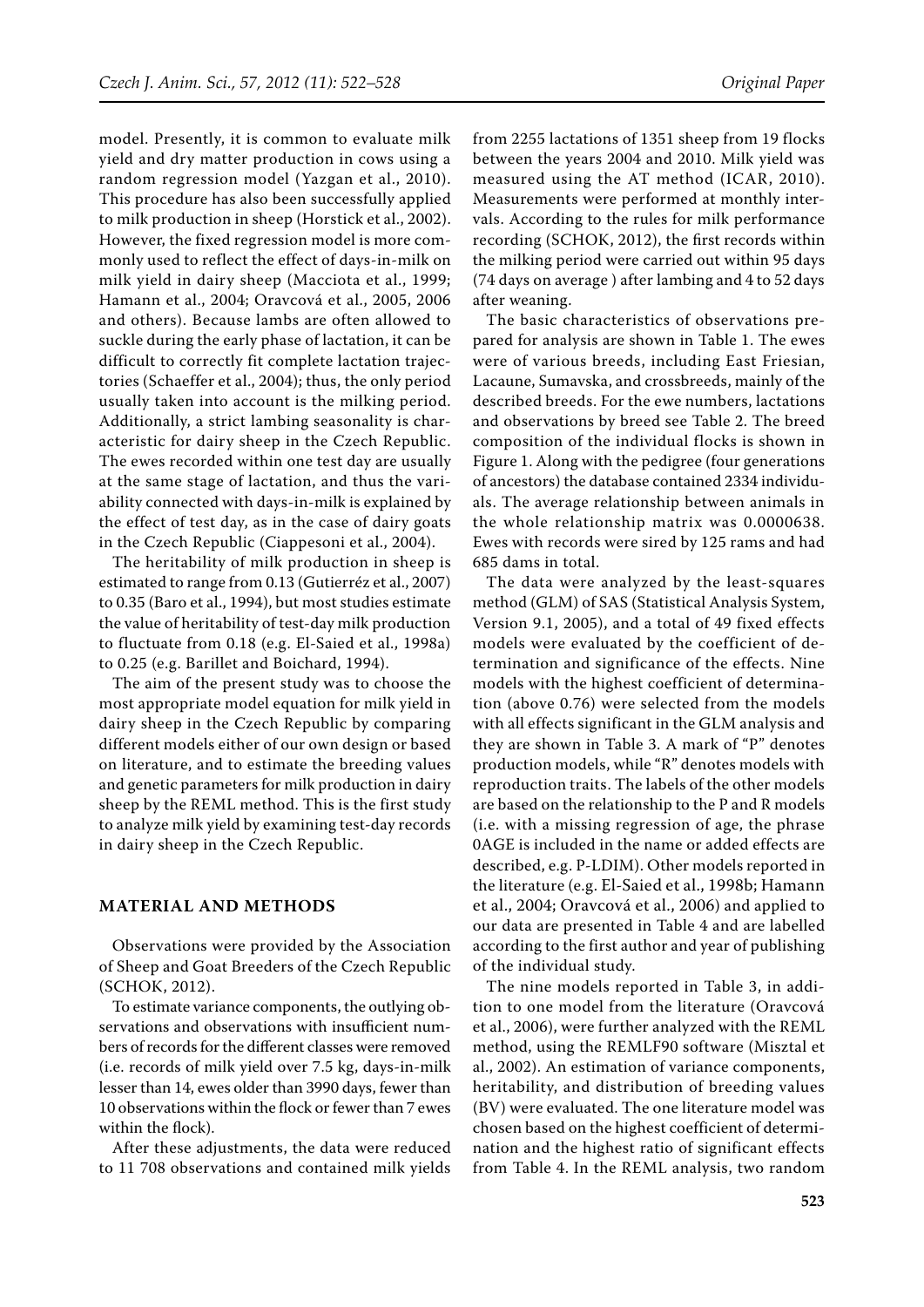effects were added to all the models – a permanent environmental effect and an additive genetic effect. Unlike the GLM analysis, the effect of genotype (breed) was not treated as a fixed effect but it was included in the pedigree as phantom groups in the oldest (fifth) generation of ancestors or when ancestors were not known. For all the analyzed models, the convergence criterion was set to 1e-17, and the maximal number of rounds was set to 10 000.

The general linear model for REML analyses, including random effects in matrix notation, was as follows:

*y* = **X***b* + **Z***u* + *e*

where

- $\gamma$  = vector of observations for daily milk yield (kg)
- $X, Z$  = matrices of the order of fixed  $(X)$  and random  $(Z)$ effects
- $b =$  vector of fixed effects
- $u =$  vector of random effects
- *e* = vector of random residual effects

The effects used in the models are listed as fol $lows$ 

- AGE = fixed regression of parturition age
- br = fixed effect of genotype (22 types); used in the least squares-method only, in the REML the genotypes were defined as phantom groups
- DIM = fixed regression of days-in-milk (days 14−291)
- $F = fixed effect of flock (19 levels)$
- $F \times TD = fixed$  effect of test day (as year  $\times$  month  $\times$ flock at 332 levels)
- $L = fixed$  effect of the parturition number (4 levels:  $1, 2, 3-4, > 4$
- O = fixed effect of the lambs weaned (3 levels: 0−1 (5851 observations), 2 (5112 observations),  $> 2$ (745 observations))

PM = month of parturition (12 levels)

- S = fixed effect of the litter size (3 levels: 0−1 (4589 observations), 2 (6083 observations), > 2 (1036 observations))
- $TY = fixed$  effect of the test year (as a year at 7 levels; years 2003 and 2004 were grouped together) and random additive genetic and random permanent environmental effects for the REML analysis only.

## **RESULTS AND DISCUSSION**

The data prepared for the analyses included 11 708 observations. The characteristics of the data are presented in Table 1.

Table 1. Characteristics of the observations prepared for analysis

|                      | Min-max    | Mean | Standard<br>deviation |
|----------------------|------------|------|-----------------------|
| Month of parity      | $1 - 12$   | 2.56 | 1.43                  |
| Litter size          | $1 - 3$    | 1.70 | 0.62                  |
| Lambs weaned         | $1 - 3$    | 1.57 | 0.61                  |
| Milk yield (kg)      | $0 - 5.0$  | 1.26 | 0.78                  |
| Days-in-milk         | $14 - 291$ | 132  | 53                    |
| Age at parity (days) | 341-3694   | 1171 | 655                   |

## **Fixed effects**

There were no distinctive differences in the coefficients of determination between the P, P-LDIM, and P-0AGE-FTYDIM models or their analogues, with or without regression for age at parity. The age at parity effects were significant in all cases (*P* < 0.0001), but the regression coefficients had very small values.

The litter size, or the number of weaned lambs, was not significant when applied in models separately but it was significant  $(P < 0.0001)$  when combined in the models with reproduction traits (R models). In the R models, the litter size had a negative effect on milk yield. This result was unexpected because Oravcová et al. (2006) and others (e.g. Gonzalo et al., 1994 or El-Saied et al., 1998a) have reported the opposite relationship (i.e. more lambs implies a higher milk production). Nevertheless, in our study, the data supported a high correlation between these effects (0.75), resulting in the compensatory effects between the estimations. The models containing both of these reproduction effects could therefore be used for milk data adjustments, but a separate interpretation of these effects is impossible because of the previously mentioned compensatory effects. The effect of litter size is connected with prenatal influence on the udder development, consisting of the number of foetuses and the amount of placental hormones produced. The effects of stimulation and emptying of the mammary gland by suckling are connected with the number of lambs weaned because the majority of lamb losses occurs in the perinatal period. Because of this connectedness, both effects were tested, despite of their confounding nature.

The models of Serrano et al. (2001) and Othmane et al. (2002) were identical in their application to our data. The coefficients of determination of the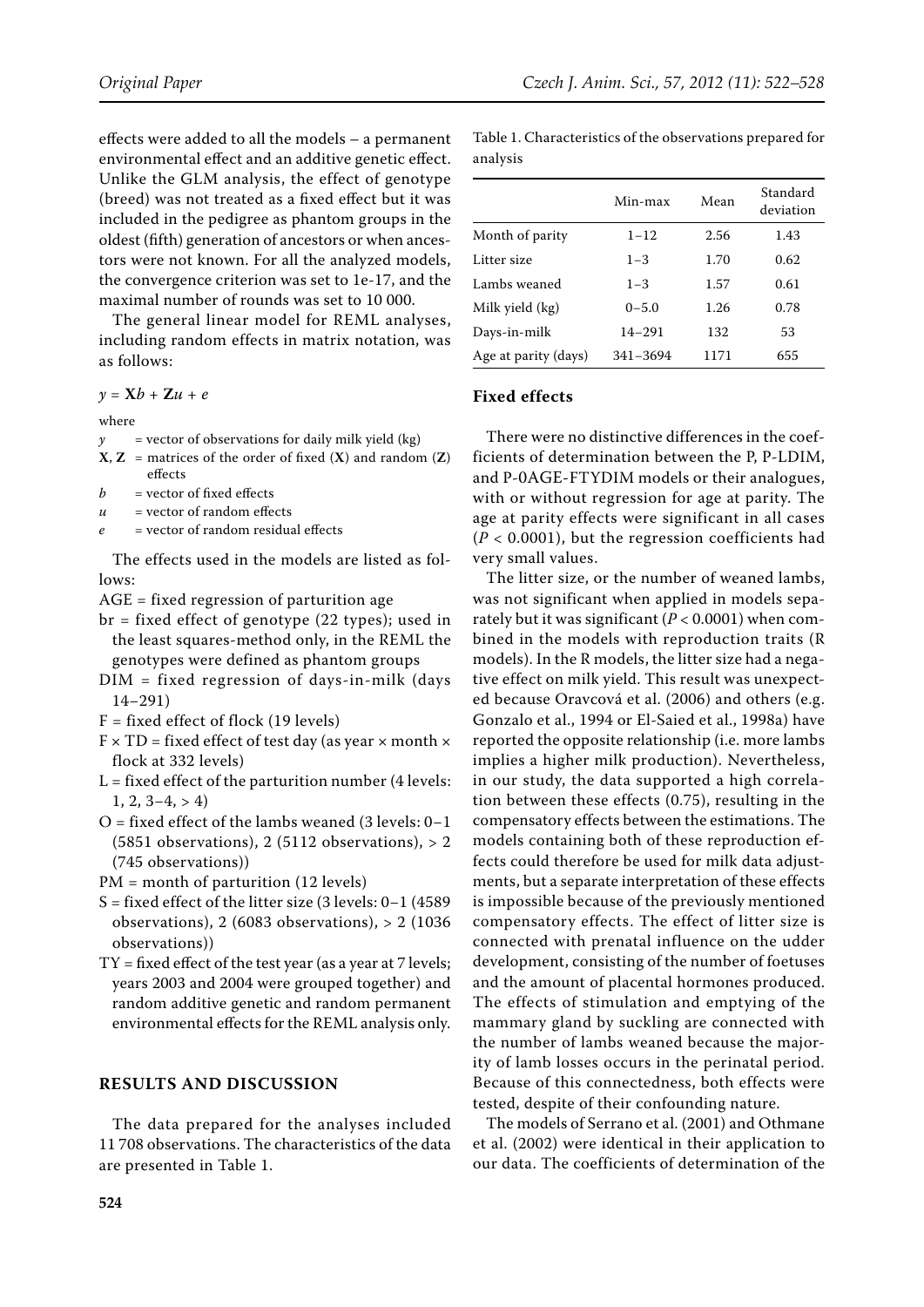validated models ranged from 0.7600 (P-LDIM) to 0.7999 (P-FLTY). Among the literature models applied to our data, the highest (0.7460) coefficient of determination found was for the model by Oravcová (2006).

The flock test-day effect accounted for 70% of the variability across the observations. Lambings in the Czech Republic are seasonal. Thus, most changes in the milk yield during lactation are linked to the flock test-day effect, as the majority of ewes on test days are in a similar phase of lactation. The decreasing tendency of the lactation curve was due to the absence of the observations at the maximum of the lactation curve, which corresponds to the period when milk is suckled by lambs. The interaction between the days-in-milk and the flock effect was more highly significant than the interaction between the days-in-milk and the parity effect.

More precise information about genotypes resulted in a better explanation of the variation in the recorded data. The crossbred individuals refined the results, providing more data for predicting the systematic and additive genetic effects.

#### **Genetic parameters and breeding values**

The variance of additive genetic, permanent environmental and residual effects, and heritability estimates from the REML models are shown in Table 5. The P-FLTY, R-0AGE-FLTY, and R-FTYDIM models had a heritability lower than 0.17 (data not shown).

The P-FLTY, P-0AGE-FLTY, P-0AGE-FTYDIM, R-0AGE-FLTY, and R-FTYDIM models had high coefficients of determination using the least– squares method, but the heritability determined with the REML models was low. This low heritability can result from insufficient connectedness of the data due to the grouping of the observations by three factors (flock and test-year, with either lactation or days-in-milk) in overparametrized models. Breeding values were calculated as the difference between the value of an individual and the mean of the population. The correlations between the calculated BV from the different models were 0.9 on average, except for the P-0AGE-FLTY model and the model by Oravcová (2006), which had an average correlation of 0.76 with the other models and 0.65 between them.

The model by Oravcová (2006) had a lower heritability compared to the other models, a non-significant effect in the least-squares analysis (litter size), and a low correlation to the other models' BV. The parturition  $\times$  days-in-milk interaction used in the P-LDIM model explained less variability than the flock  $\times$  days-in-milk interaction in the comparable P model. The age at parity regression coefficients had very small values and the correlation between the P and the P-0AGE model was the highest (0.951). All the REML models had a normal distribution of BV. However, the BV in the P-0AGE model had the least number of outliers, represented mostly by animals without records in the oldest part of the pedigree (sheep born before the year 1990).

The heritability calculated with the chosen P-0AGE model (0.28) was higher than that determined by Hamann et al. (2004) and Serrano et al. (2001) (0.15 and 0.20, respectively) but lower than the value reported by Baro et al. (1994) (0.35).

The breeding values in the chosen P-0AGE model had a standard deviation of 0.46 kg of milk, and the regression of the days-in-milk in interaction with the flock effect, using the REML model, cor-

| Breed/crossbreed                                        | Ewes    | Lactations | <b>Observations</b> |
|---------------------------------------------------------|---------|------------|---------------------|
| East Friesian                                           | 732     | 1 3 2 0    | 6 6 0 6             |
| Lacaune $\times$ Sumavska <sup>1</sup>                  | 301     | 340        | 1711                |
| Lacaune                                                 | 44      | 68         | 415                 |
| Lacaune $\times$ East Friesian <sup>1</sup>             | 154     | 350        | 2022                |
| East Friesian $\times$ Improved Wallachian <sup>1</sup> | 54      | 88         | 580                 |
| Sumavska                                                | 34      | 40         | 179                 |
| Other                                                   | 32      | 49         | 195                 |
| Total                                                   | 1 3 5 1 | 2 2 5 5    | 11708               |

Table 2. Number of ewes, lactations, and observations on record by breed/crossbreed (data prepared for analysis)

 $1$ crossbreeds are shown together without consideration for the ratio of the breeds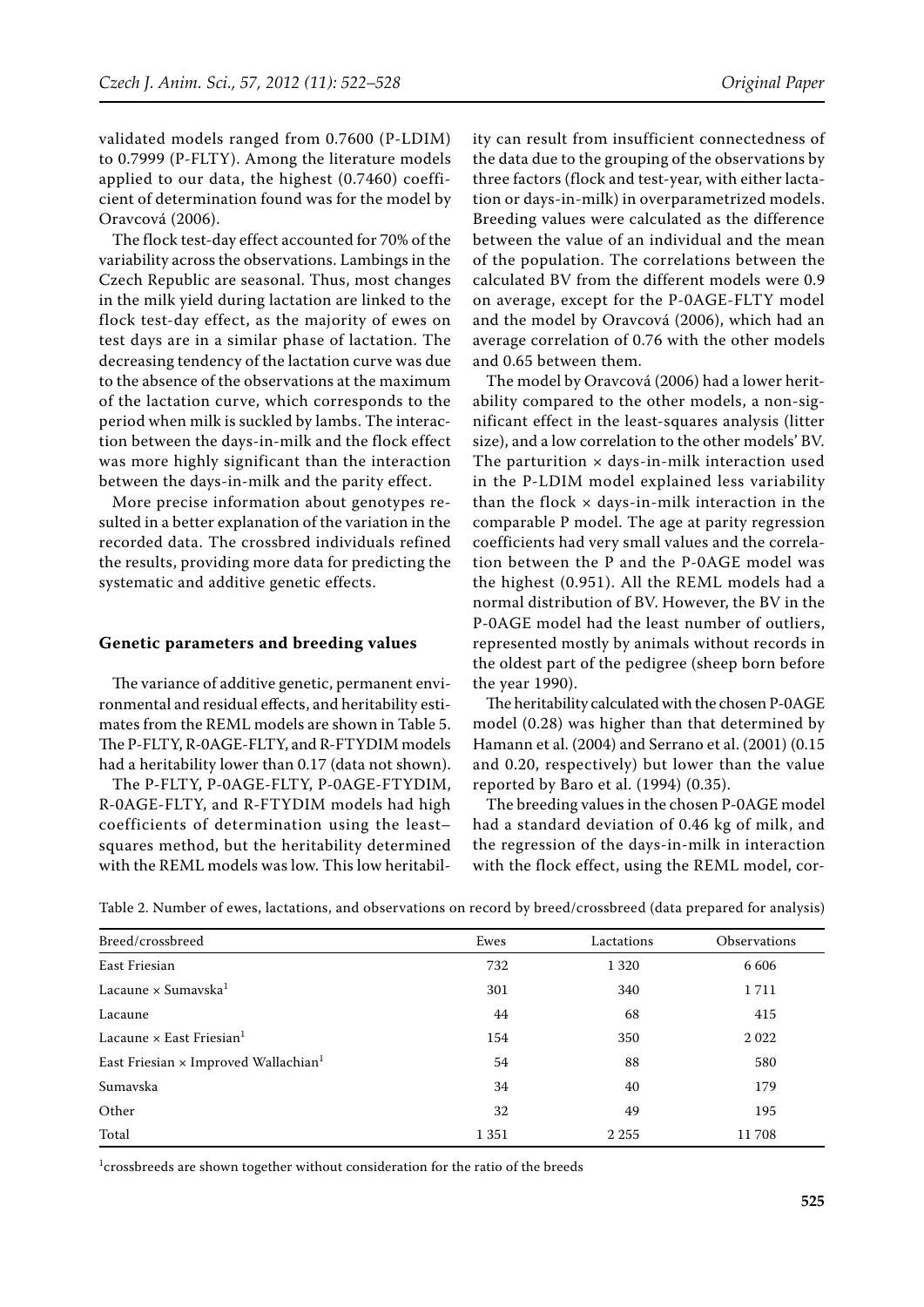| <b>NICT-d</b><br>P-OAGE<br>$\sim$                                                                                                                                                                                                   |          |     |        |            |                |                    |          |        |     |                            |                   |                                                                                                                        |               |   | $\mathbb{R}^2$ |
|-------------------------------------------------------------------------------------------------------------------------------------------------------------------------------------------------------------------------------------|----------|-----|--------|------------|----------------|--------------------|----------|--------|-----|----------------------------|-------------------|------------------------------------------------------------------------------------------------------------------------|---------------|---|----------------|
|                                                                                                                                                                                                                                     | $\times$ | ×   | ×      | ×          | $\times$       | ×                  | ×        |        |     |                            |                   |                                                                                                                        |               |   | 0.771          |
|                                                                                                                                                                                                                                     |          |     | ×      |            |                | ×                  | ×        |        |     |                            |                   |                                                                                                                        |               |   | 0.768          |
|                                                                                                                                                                                                                                     | ×        | ×   | ×      | ×          |                |                    | ×        | ×      | ×   |                            |                   |                                                                                                                        |               |   | 0.760          |
| P-OAGE-FLTY                                                                                                                                                                                                                         |          |     | ×      |            |                | ×                  | ×        |        |     | $\pmb{\times}$             |                   |                                                                                                                        |               |   | 0.799          |
| P-FLTY                                                                                                                                                                                                                              | ×        | ×   | ×      | ×          |                | ×                  |          |        |     | ×                          |                   |                                                                                                                        |               |   | 0.800          |
| P-0AGE-FTYDIM                                                                                                                                                                                                                       |          |     | ×      | ×          |                |                    | ×        |        |     |                            | ×                 | ×                                                                                                                      |               |   | 0.795          |
| $\approx$                                                                                                                                                                                                                           | ×        | ×   | ×      | ×          |                | ×                  |          |        |     |                            |                   |                                                                                                                        | ×             | × | 0.771          |
| R-0AGE-FLTY                                                                                                                                                                                                                         |          |     |        | ×          |                | ×                  | $\times$ |        |     | ×                          |                   |                                                                                                                        | ×             | × | 0.801          |
| R-FTYDIM                                                                                                                                                                                                                            | $\times$ | ×   | ×      | ×          |                |                    | ×        |        |     |                            | $\times$          | ×                                                                                                                      | ×             | × | 0.797          |
| Number of levels                                                                                                                                                                                                                    | cov      | cov | 332    | $\sim$     | cov            | cov                | 74       | cov    | cov | 284                        | cov               | coy                                                                                                                    | S             | 3 |                |
| Average No. of obser-<br>vations within levels                                                                                                                                                                                      |          |     | 35.2   | 1672       |                |                    | 158      |        |     | 41.2                       |                   |                                                                                                                        |               |   |                |
| Fixed effects model                                                                                                                                                                                                                 |          | NIQ | $DM^2$ | <b>AGE</b> | щ<br>Э         | Ê<br>$\times$<br>щ | N        | ⊣<br>ď | S   | $\times$<br>┙<br>AGE × DIM | DIMx<br>Иd<br>AGE | TY × AGE<br>$\times$<br>$\overline{\phantom{0}}$                                                                       | $L \times PM$ |   | $\mathbb{R}^2$ |
| Cartaª                                                                                                                                                                                                                              |          |     |        |            |                | X                  |          | ×      |     | ×                          |                   |                                                                                                                        |               |   | 0.719          |
| El-Saied <sup>b</sup>                                                                                                                                                                                                               |          | B   | ×      | ×          |                | $\times$           |          |        | ×   |                            |                   |                                                                                                                        |               |   | 0.733          |
| El-Saied <sup>c</sup>                                                                                                                                                                                                               |          |     |        |            | ×              |                    |          | ×      | ×   |                            |                   |                                                                                                                        |               |   | 0.230          |
| Fuertes <sup>d</sup>                                                                                                                                                                                                                |          |     |        | ×          | $\pmb{\times}$ |                    |          |        | ×   | ×                          |                   |                                                                                                                        |               |   | 0.143          |
| Hamanne                                                                                                                                                                                                                             |          | z   | ×      |            | $\times$       |                    | ×        | ×<br>× |     |                            | z<br>×            |                                                                                                                        |               |   | 0.516          |
| Ligda <sup>f</sup>                                                                                                                                                                                                                  |          |     |        |            | ×              |                    | ×        | ×      | x   |                            |                   |                                                                                                                        |               |   | 0.497          |
| Macciota <sup>g</sup>                                                                                                                                                                                                               |          | ×   |        |            | $\times$       |                    | ×        | ×      | ×   |                            |                   |                                                                                                                        |               |   | 0.588          |
| Othmane <sup>h</sup> , Serrano <sup>i</sup>                                                                                                                                                                                         |          | ×   |        | $\times$   |                | ×                  |          |        | ×   |                            |                   |                                                                                                                        |               |   | 0.731          |
| Oravcová <sup>j</sup>                                                                                                                                                                                                               |          |     | ×      |            |                | $\times$           |          | ×      | x   |                            | ×<br>×            |                                                                                                                        |               |   | 0.746          |
| $Sanna^k$                                                                                                                                                                                                                           |          |     |        |            |                | $\times$           |          |        |     |                            |                   | ×                                                                                                                      | ×             |   | 0.745          |
| $\rm{DM}$ = days-in-milk, AGE = age of the ewe at parturition, TI                                                                                                                                                                   |          |     |        |            |                |                    |          |        |     |                            |                   | ) = test day, F = flock, TY = test year, br = genotype (breed), L = parturition number, S = litter size, PM = month of |               |   |                |
| parturition, DIMx = modified version of the DIM effect, $R^2$ =                                                                                                                                                                     |          |     |        |            |                |                    |          |        |     |                            |                   | coefficient of determination of the model in least-square method, $x =$ interaction in the combined effect             |               |   |                |
| <sup>a</sup> Carta et al. (2001), <sup>b</sup> El-Saied et al. (1998a), 'El-Saied et al. (1998b), <sup>d</sup> Fuertes et al. (1998), "Hamann et al. (2004), 'Ligda et al. (2003), "Macciota et al. (1999), "Othmane et al. (2002), |          |     |        |            |                |                    |          |        |     |                            |                   |                                                                                                                        |               |   |                |

**526**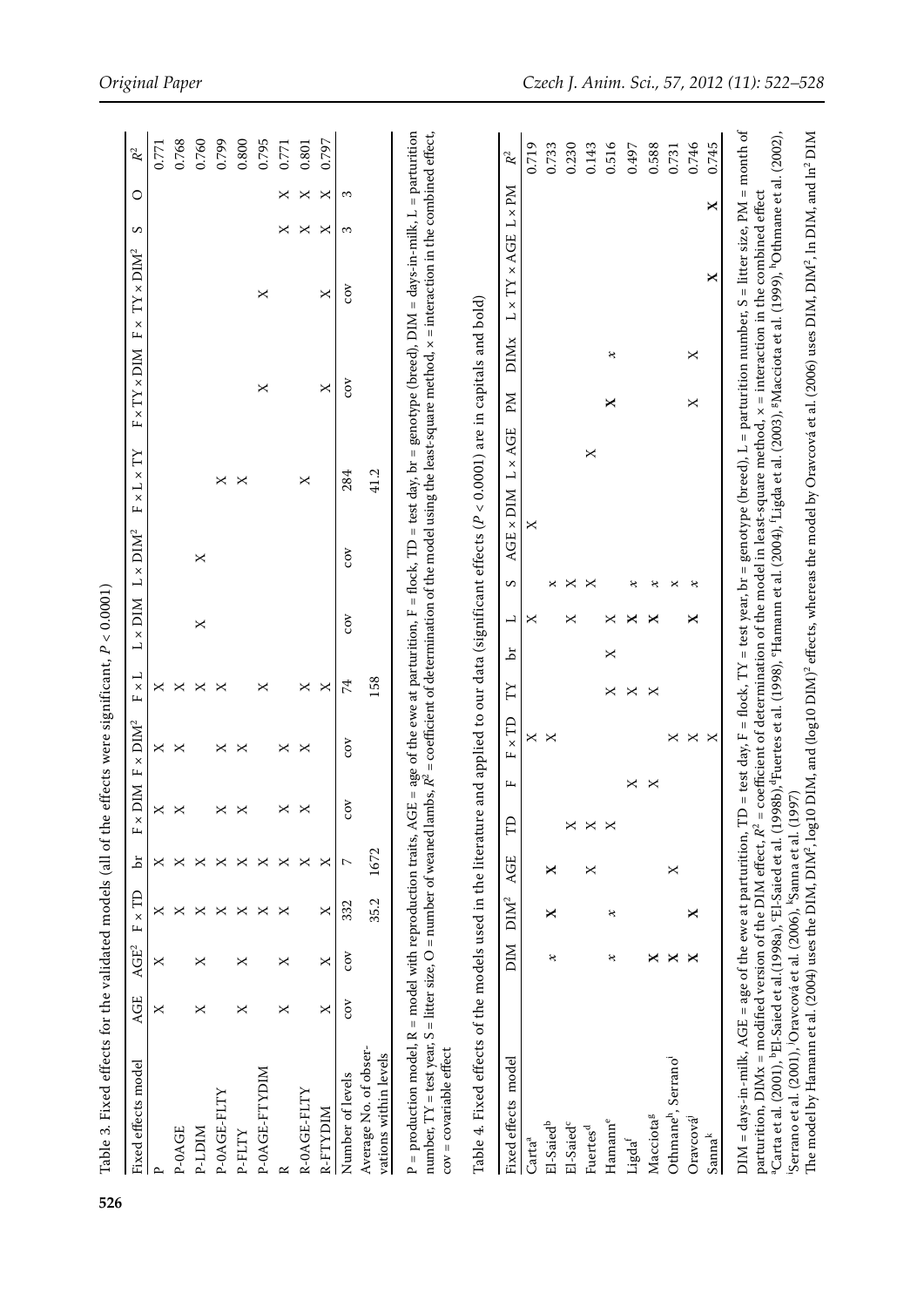Table 5. Variances (in  $kg^2$ ) of the additive genetic effects  $(\sigma_a^2)$ , permanent environmental effects  $(\sigma_{pe}^2)$ , residual  $(\sigma_e^2)$ , and heritability  $(h^2)$  of daily milk yield for different models

| Model                 | $\sigma_a^2$ | $\sigma^2$<br>pe | $\sigma_e^2$ | h <sup>2</sup> |
|-----------------------|--------------|------------------|--------------|----------------|
| P                     | 0.051        | 0.016            | 0.104        | 0.30           |
| P-LDIM                | 0.051        | 0.017            | 0.109        | 0.29           |
| $P-0AGE$              | 0.047        | 0.020            | 0.105        | 0.28           |
| P-0AGE-FLTY           | 0.025        | 0.028            | 0.094        | 0.17           |
| P-0AGE-FTYDIM         | 0.027        | 0.029            | 0.090        | 0.19           |
| R                     | 0.051        | 0.017            | 0.104        | 0.30           |
| Oravcová <sup>a</sup> | 0.043        | 0.019            | 0.113        | 0.26           |

 $P =$  production model,  $R =$  model with reproduction traits a Oravcová et al. (2006)

responded well with the results determined by the least-squares method, showing a strong influence of the flock effect on lactation.

## **Potential models for a further development**

Advancements in milk yield evaluations can be made with a multi-trait approach that includes parity numbers as different traits or by taking into account the heterosis advantage of cross-bred individuals. Relationships between the milk production and the fecundity traits (litter size, number of weaned lambs) should be further analyzed by including a multi-trait approach. The milk-component effects could be used to optimize BV for milk product yield, as the dry matter content and the milk yield are negatively correlated (Othmane et al., 2002; Komprej et al., 2009), and product yield depends on both the parameters. When more records are available and the data have better connectedness, which can be facilitated by broader production recording, the random regression of days-in-milk should be tested as well. The connectedness of data can be problematic because of the dominance of natural mating in the relatively closed flocks of the Czech Republic.

### **CONCLUSION**

The results reported from this study indicate a moderate heritability for daily milk yield. The major source of variability is due to the flock test-day effect, which is associated with the effect of lactation

phase due to seasonal lambing. Parturition number and days-in-milk, in combination with the flock effect, explain more variability than each particular effect alone.

From the total of 49 models of our own design or taken from the literature, the best model was chosen on the basis of the coefficient of determination, the significance of the effects, the coefficient of heritability, and the distribution of the breeding values. This model contained the fixed effect of flock test day, parity within a flock, and fixed linear and quadratic regression of the days-in-milk within the flock. Furthermore, it included random additive genetic, permanent environmental and residual effects.

Sufficient variability among the animals and a heritability of 0.28 gives a good perspective for breeding work in dairy sheep using breeding values that are estimated by BLUP methodology. Milk recording is in its infancy in the Czech Republic and the database of performance has so far been inextensive. With more performance data and possible changes in the organisation of breeding (e.g. seasonal lambing), modification of the BV estimation method will be needed.

#### **REFERENCES**

- Barillet F., Boichard D. (1994): Use of first lactation test day data for genetic evaluation of the Lacaune dairy sheep. In: Proc. 5<sup>th</sup> World Congress on Genetics Applied to Livestock Production. Guelph, Canada, 111–114.
- Baro J.A., Carriedo J.A., San Primitivo F. (1994): Genetic parameters of test day measures for somatic cell count, milk yield, and protein percentage of milking ewes. Journal of Dairy Science, 77, 2658−2662.
- Carta A., Macciotta N.P.P., Cappio-Borlino A., Sanna S.R. (2001): Modelling phenotypic (co)variances of test day records in dairy ewe. Livestock Production Science, 69, 9−16.
- Ciappesoni G., Přibyl J., Milerski M., Mareš V. (2004): Factors affecting goat milk yield and its composition. Czech Journal of Animal Science, 49, 465−473.
- El-Saied U.M., Carriedo J.A., De La Fuente L.F., San Primitivo F. (1998a): Genetic and environmental estimations for test-day and standardized milk yield of dairy sheep. Small Ruminant Research, 27, 209−215.
- El-Saied U.M., Carriedo J.A., Baro J.A., De La Fuente L.F., San Primitivo F. (1998b): Genetic correlations and heritabilities for milk yield and lactation length of dairy sheep. Small Ruminant Research, 27, 217−221.